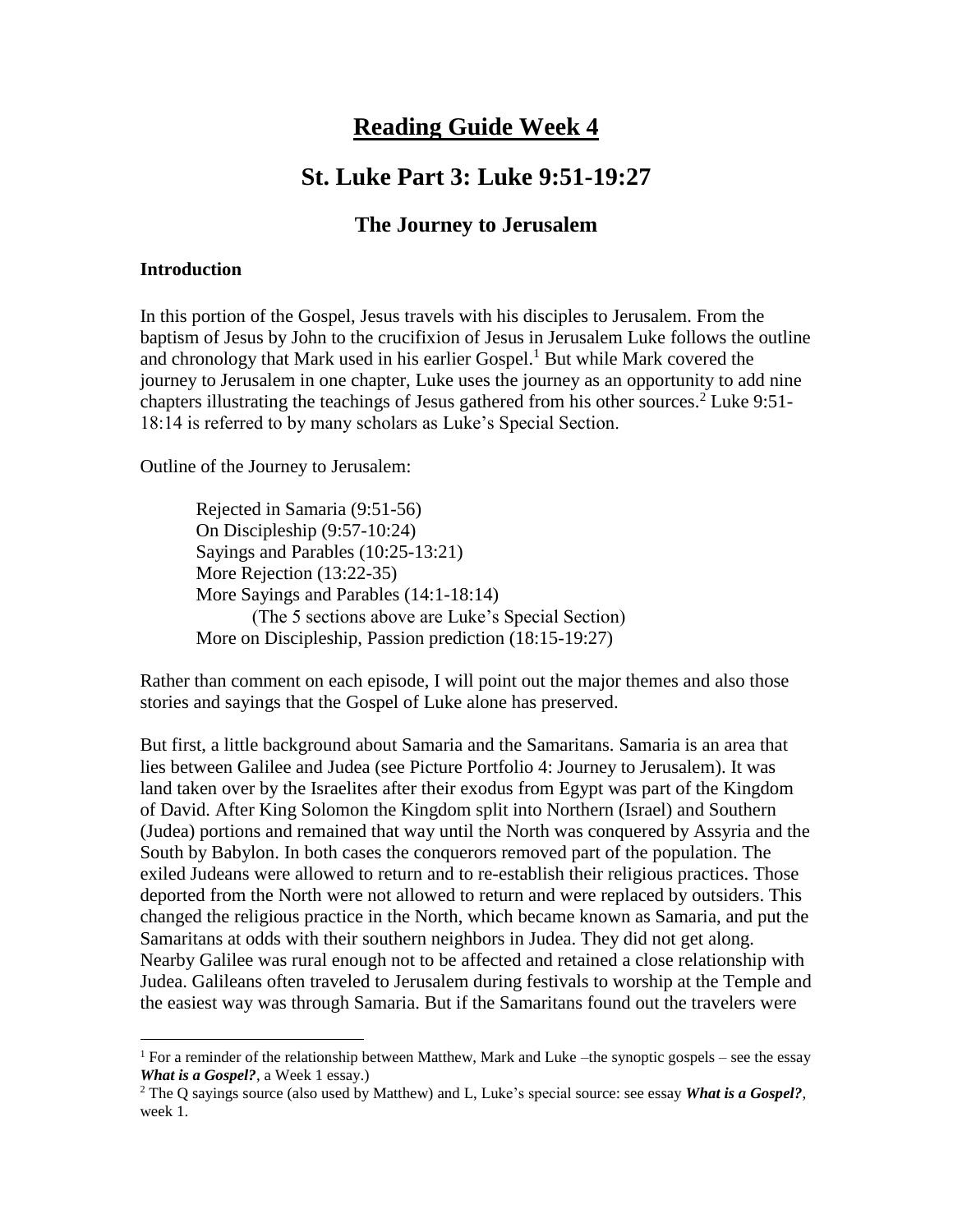Jews going to Jerusalem, they would not let them travel through their land. This is what happened to Jesus. He had to travel around Samaria which was a longer route and more difficult.

# **Major Themes**

### **Discipleship: the Challenge of Following Jesus**

Jesus is aware of his fate and the journey to Jerusalem is an opportunity to prepare his disciples for the challenge of the Passion. While Jesus warns them on several occasions (Luke 9:22, 9:44, 13:33 and 18:31) the disciples do not understand or accept the meaning of his words. Connected with these warnings are the difficulties in store for the disciples themselves: following Jesus requires an unreserved commitment (Luke 9:57-62), courage under persecution (Luke 12:2-9), vigilance and faithfulness (Luke 12:35-53) and sacrifice (Luke 14:25-33).

The disciples must share what they have learned (Luke 10:1-24; 19:11-27). In Chapter 9, Jesus sent the Twelve out to teach and heal. Here in Chapter 10, Luke reports the expansion of that mission. Jesus appoints 70 to evangelize.

#### **Discipleship: learning about The Kingdom of God**

The disciples also learn about the Kingdom of God, a way of life Jesus initiates with his ministry. The Kingdom welcomes all who repent and follow its teaching: Jews, gentiles, Samaritans, tax collectors, the sick, the oppressed, and the marginalized. In fact God seeks out the "lost" (Luke 15:1-32). The Kingdom offers the healing and forgiveness of God. The miracles of Jesus are a sign that God acts in and through Jesus (Luke 11:14-23). Followers of Jesus are to put their trust in God rather than worldly goods (Luke 12:13- 34). Jesus encourages us to approach God with our needs in prayer and teaches us how to pray (Luke 11:1-13). One who listens to Jesus's teaching needs to recognize that "the kingdom of God has come upon you" (Luke 11:20), to recognize the "signs of the times" (Luke 12:54-56).

#### **Rejection and Religious Controversy**

Jesus has strong words for religious authorities who stress the ritual details of the Law over its deeper meaning of mercy and love of neighbor (Luke 11:37-12:1). These authorities in turn challenge Jesus's authority (Luke 11:14-23), his knowledge of the Law (Luke 10:25-37), and his healing on the Sabbath (Luke 13:10-17; 14:1-6). Jesus recognizes that both religious and political authorities see him as a threat and plan to do away with him (Luke 13:31-35). As indicated above, Jesus tries to prepare his disciples for the suffering he will encounter in Jerusalem by warning them on several occasions.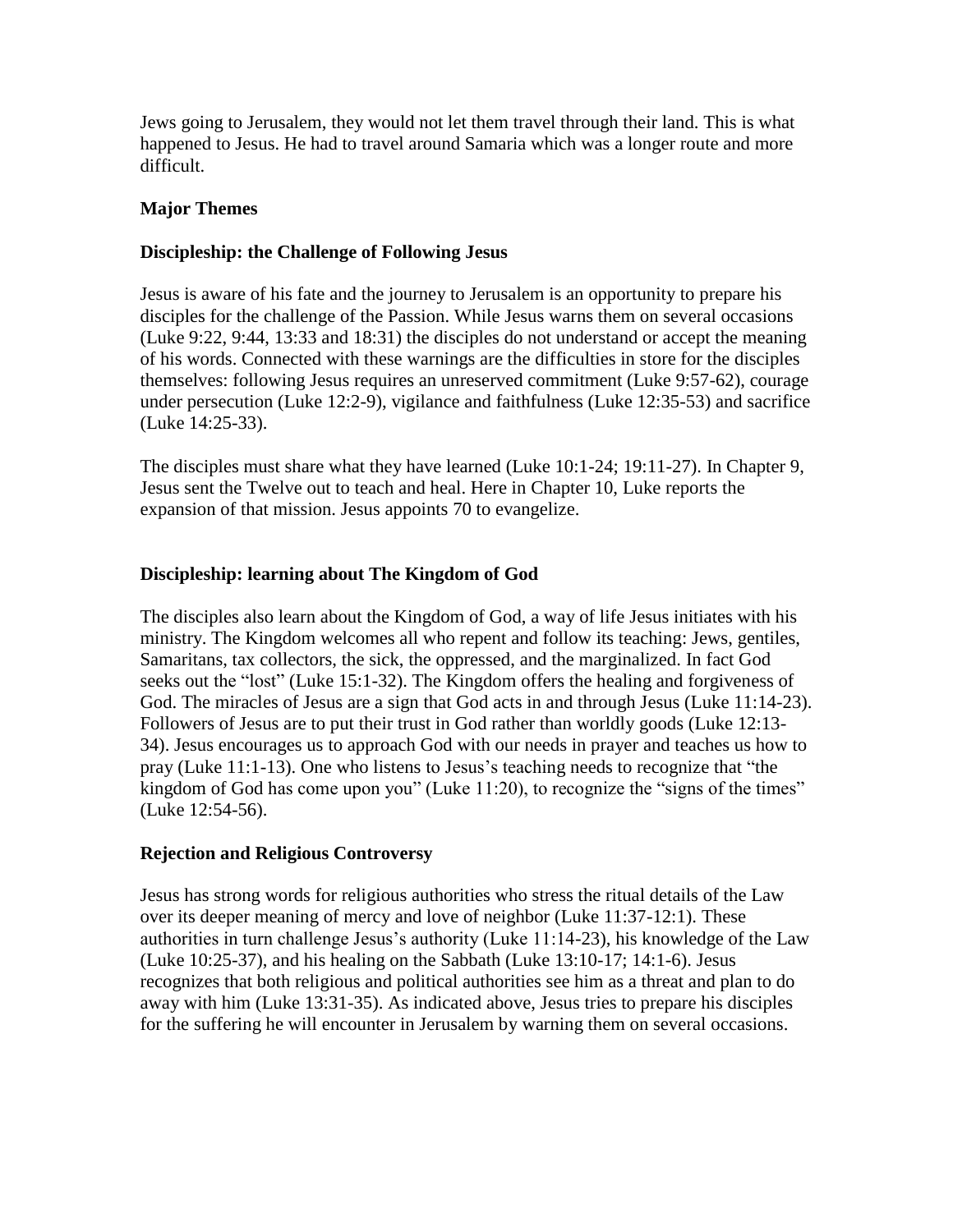The teaching in this section, aimed at not only the religious authorities but also the people in general, serve as a warning to them. If they do not have a change of heart, they will be excluded from the Kingdom of God (Luke 13:22-30).

#### **The Teaching of Jesus in Sayings and Parables**

The teaching of Jesus makes up the greatest part of this "Special Section of Luke." The Evangelist has drawn on sources beyond the Gospel of Mark to acquaint us with this teaching. Jesus teaches his disciples and followers by telling stories taken from everyday life that illustrate how the Kingdom of God is different than the kingdom of this world. As a result, some of these stories shock or surprise us. They are meant to get our attention and to point out that God's ways are not the same as our ways. In the same way, the sayings of Jesus are equally strong and sometimes shocking. Both the stories and sayings are meant to emphasize that the Kingdom of God requires us to "repent," to turn away from our current, comfortable, sinful way of living.

We are fortunate that St. Luke has preserved for us parables and stories of Jesus that are found in no other Gospel. They are well worth a second reading. I provide some notes below to help you recognize the shocking or surprising aspect of these stories.

#### *The Good Samaritan: Luke 10:29-37.*

Think about this story in the light of the background information about Samaritans, above.

# *The story of Mary and Martha: Luke 10:38-42*

Sometimes hospitality is not the most important thing.

# *The Parable of the Rich Fool: Luke 12:13-21.*

The average person, then and now, would normally think of the rich man as being prudent.

# *The Parable of the Prodigal Son and His Brother: Luke 15:11-32.*

This is one of the great stories of the Bible illustrating how God's ways differ from our ways. Many people would sympathize with the reaction of the older brother.

# *The Unjust Steward (or Manager): Luke 16:1-13.*

Some background is needed here. The steward was entitled to collect a commission for selling his master's produce. For the buyer to get 8o bushels of wheat he would pay for 100 and the steward would get the value of the extra 20 bushels as his commission. What the steward is doing in the story is forgoing his commission in hopes of getting future favors from the buyer. The steward was not cheating his master which is why his actions are commended by the master.